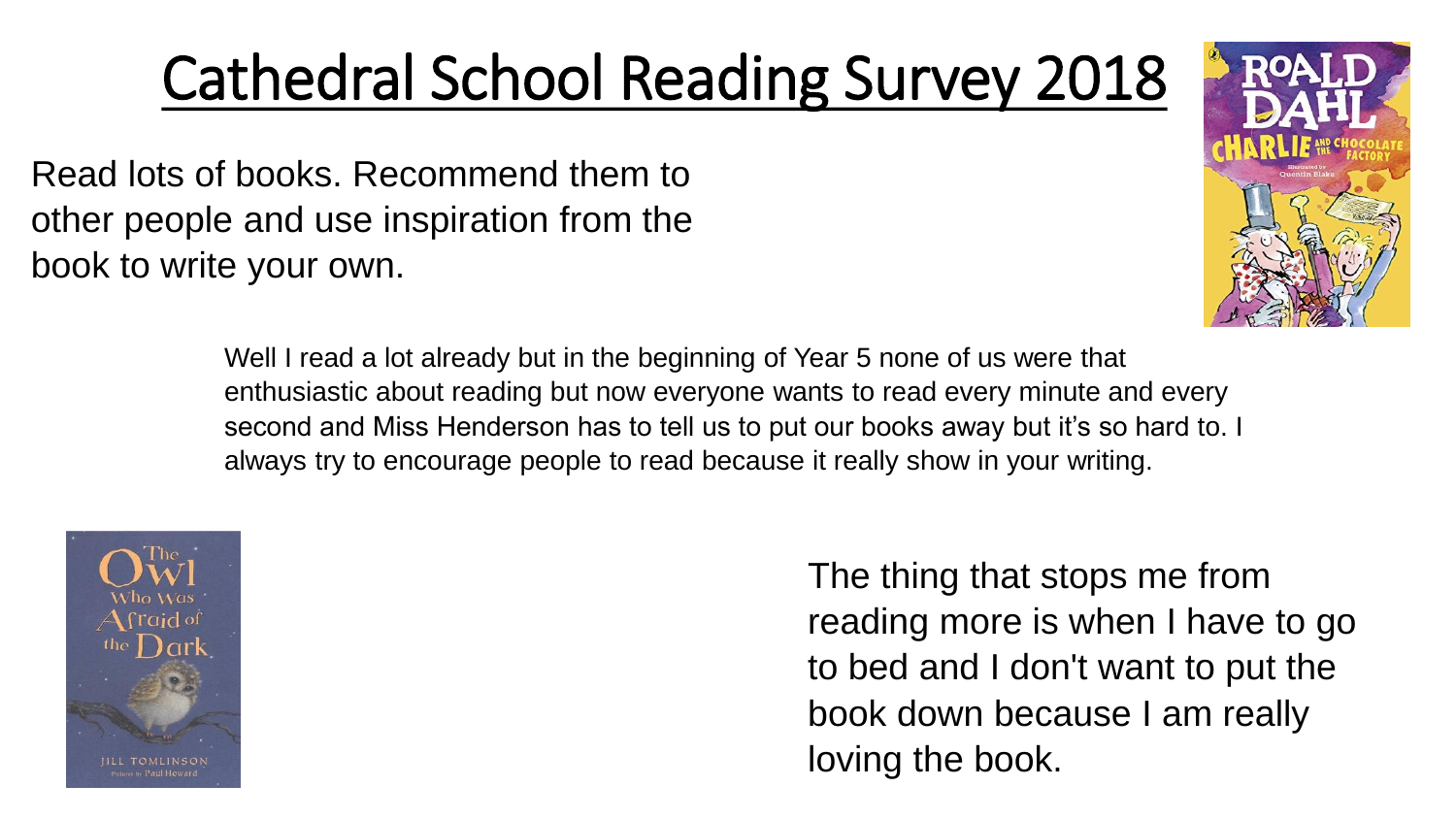#### Class

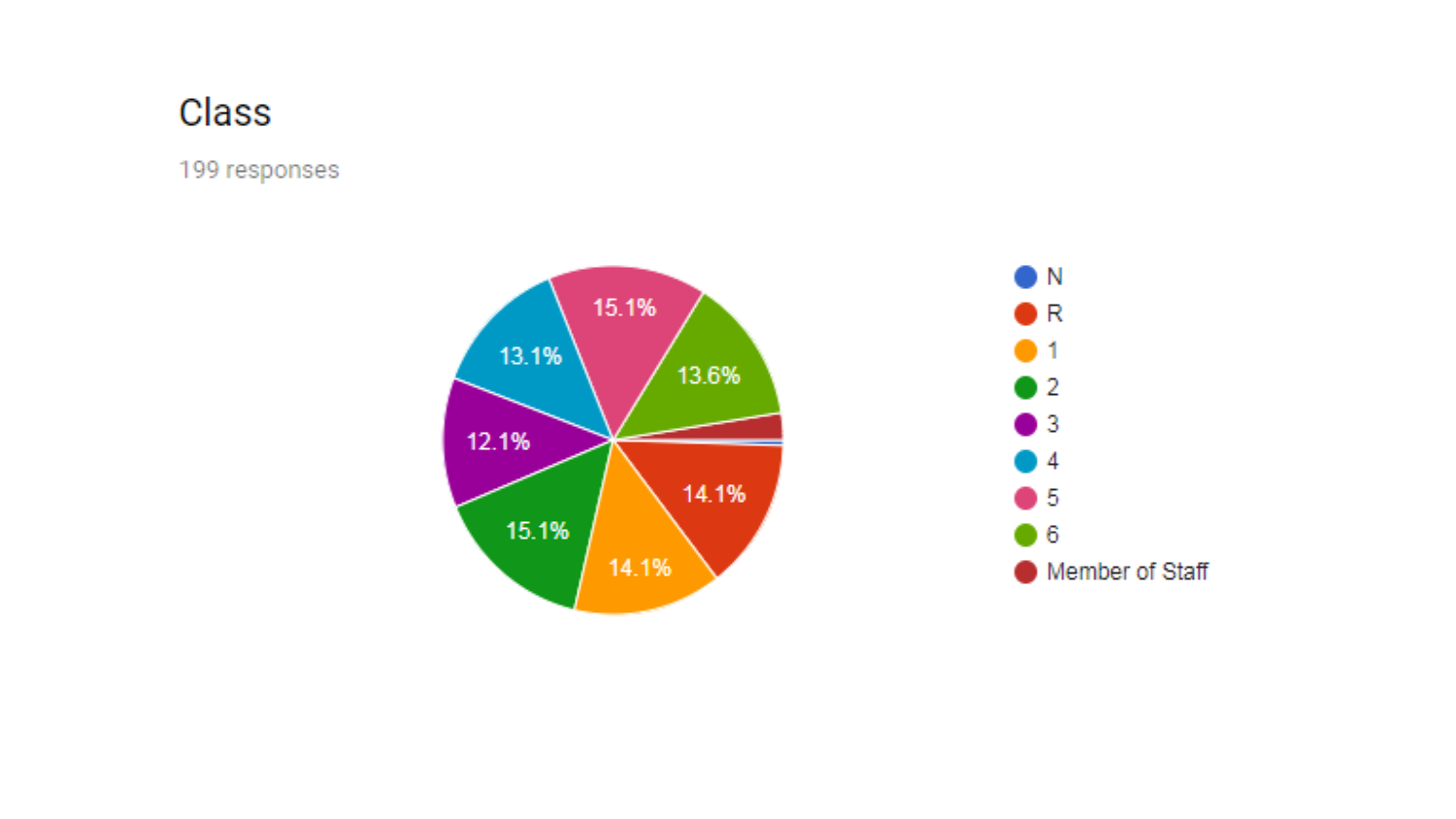#### Are you a good reader



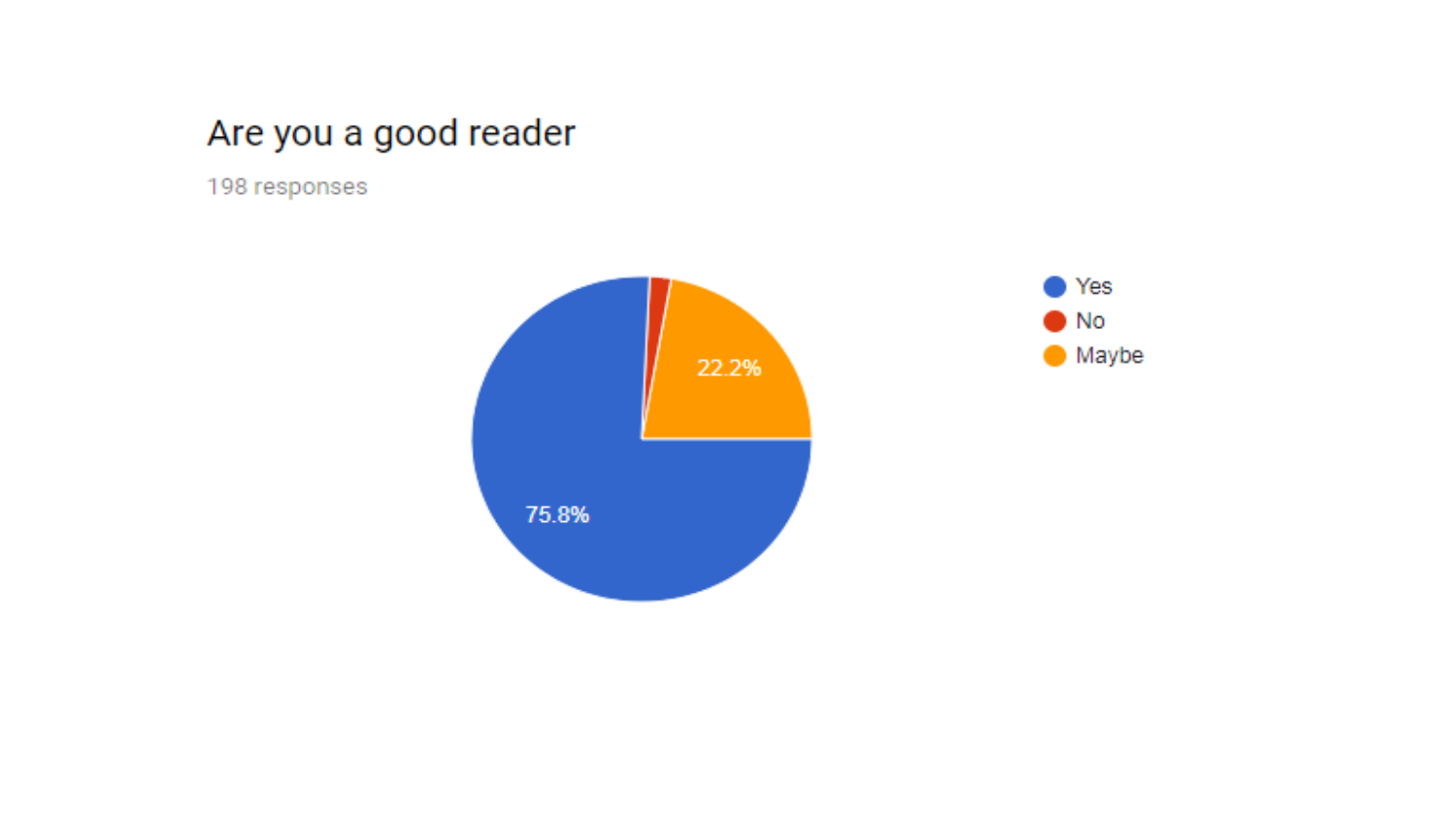#### Do you enjoy reading?



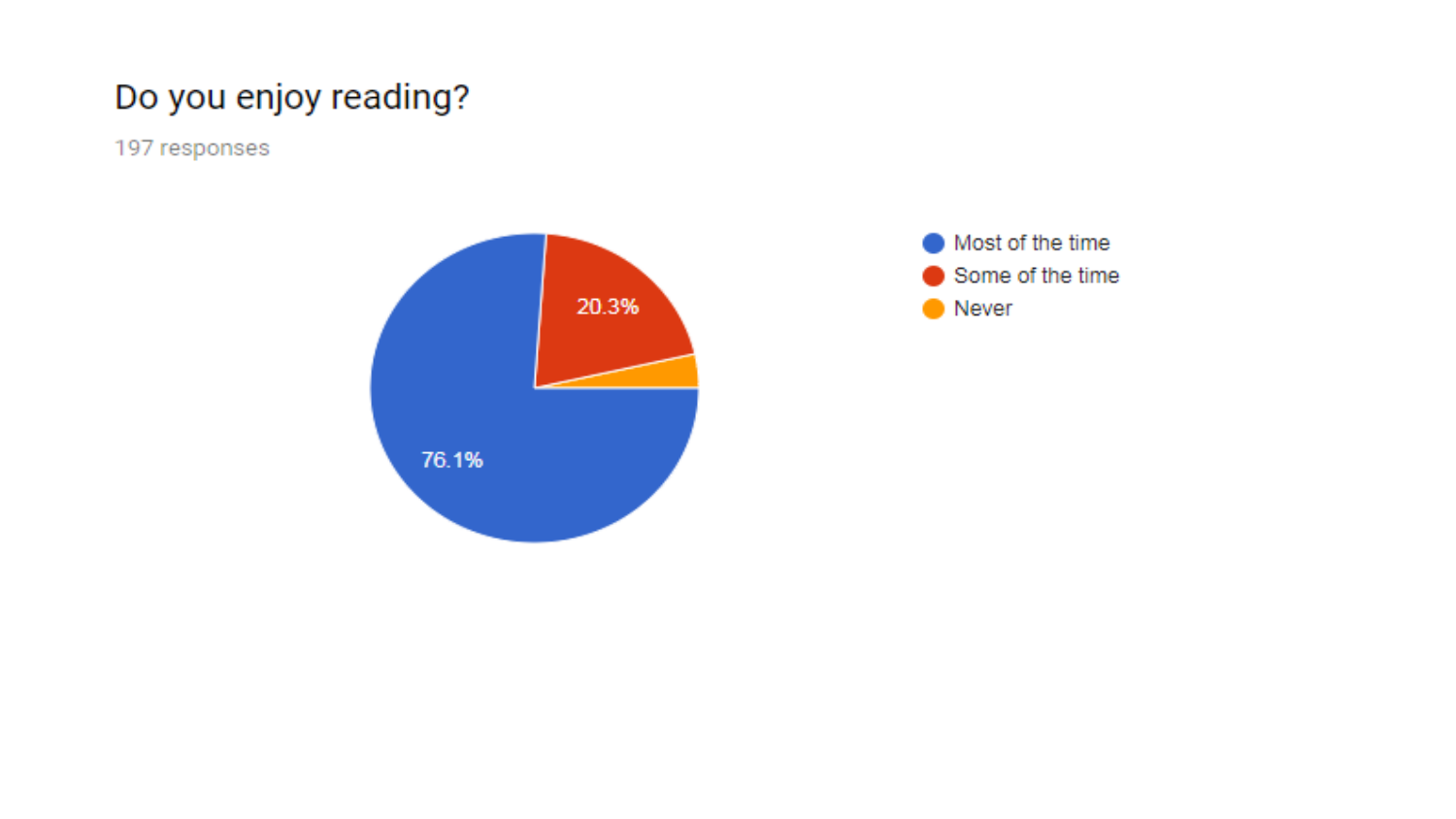#### How often do you read at home?



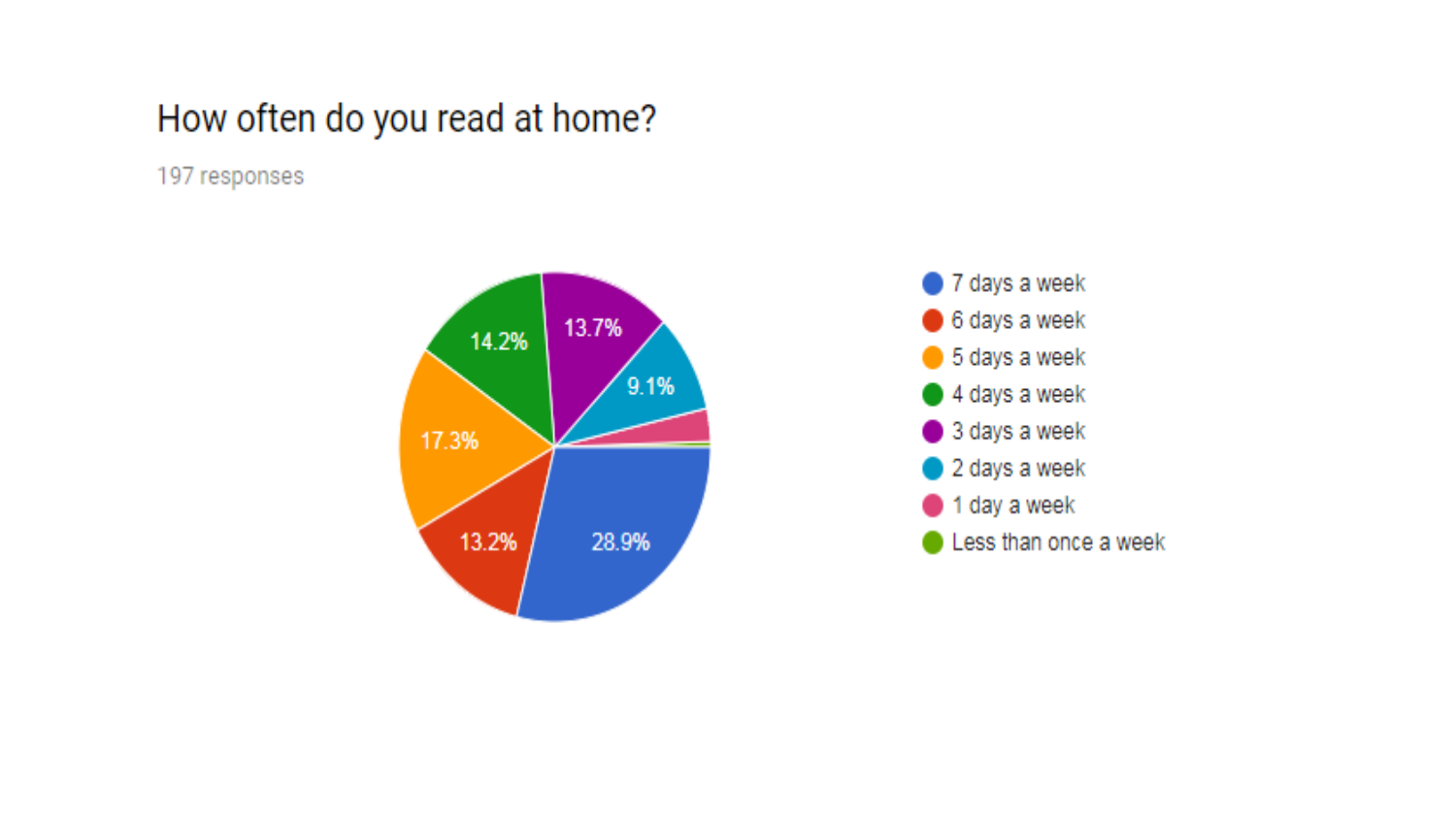#### How long do you usually read for at home



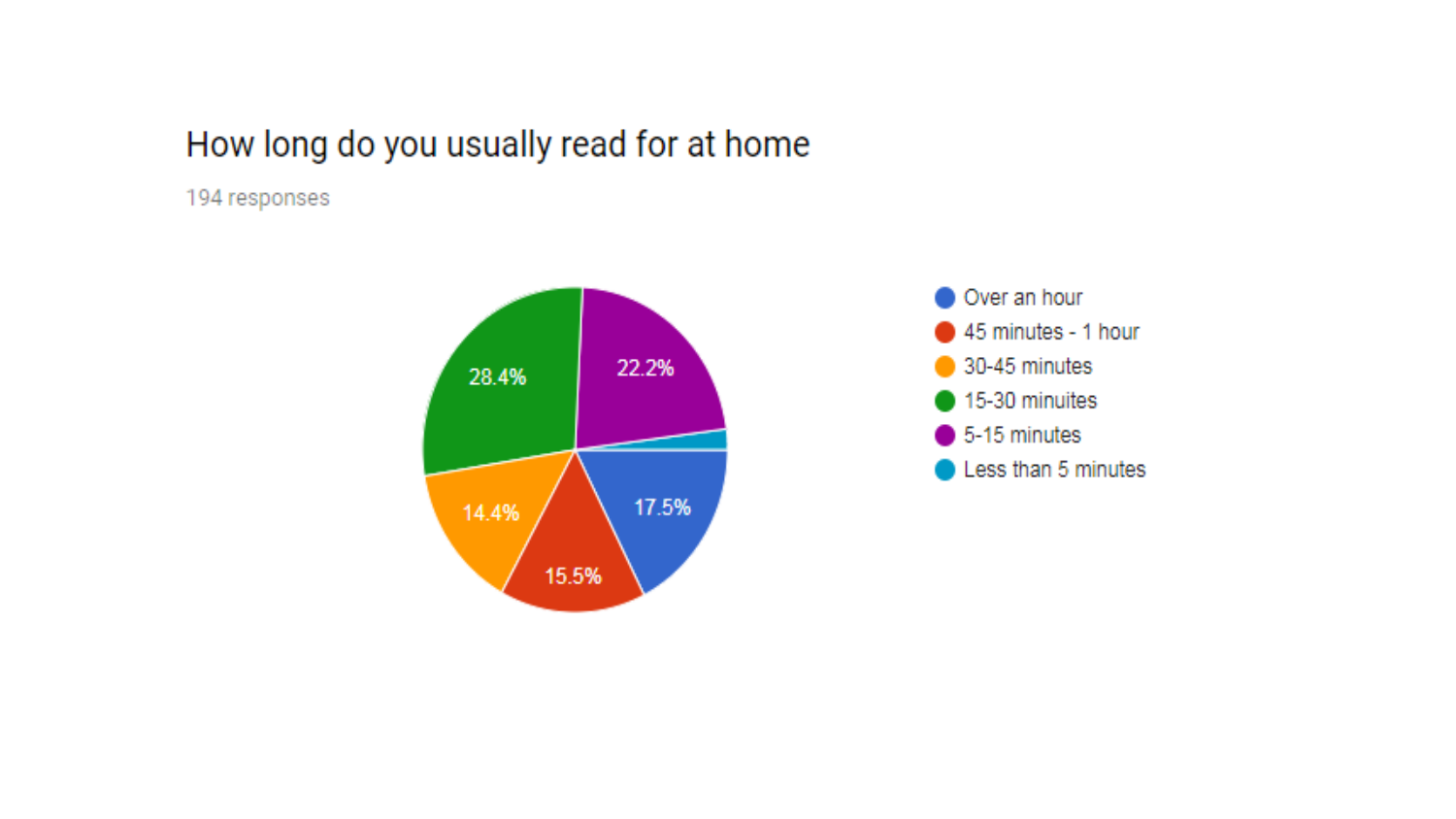#### Do you think reading is...



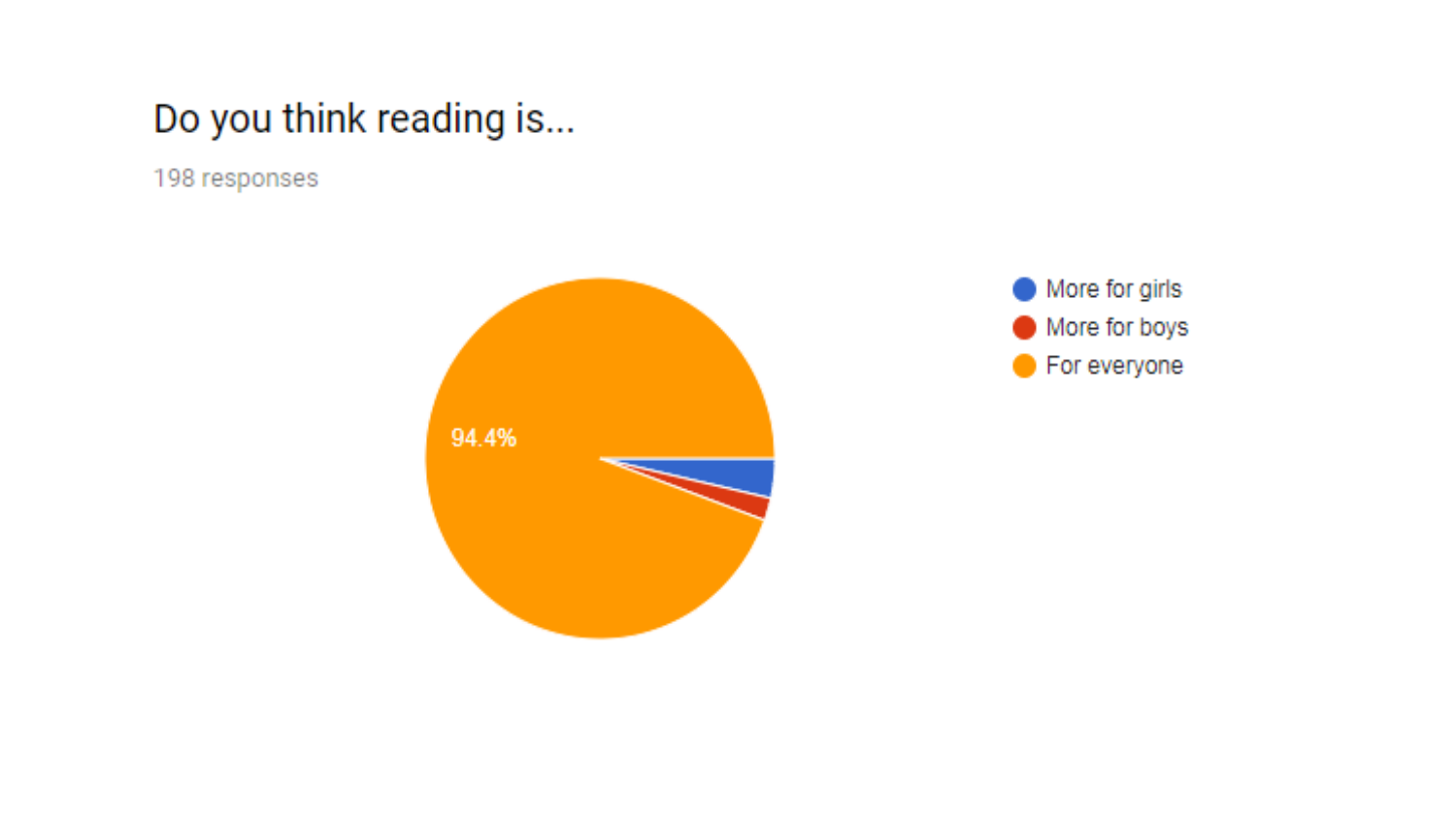#### What do you like to read (tick all that apply)

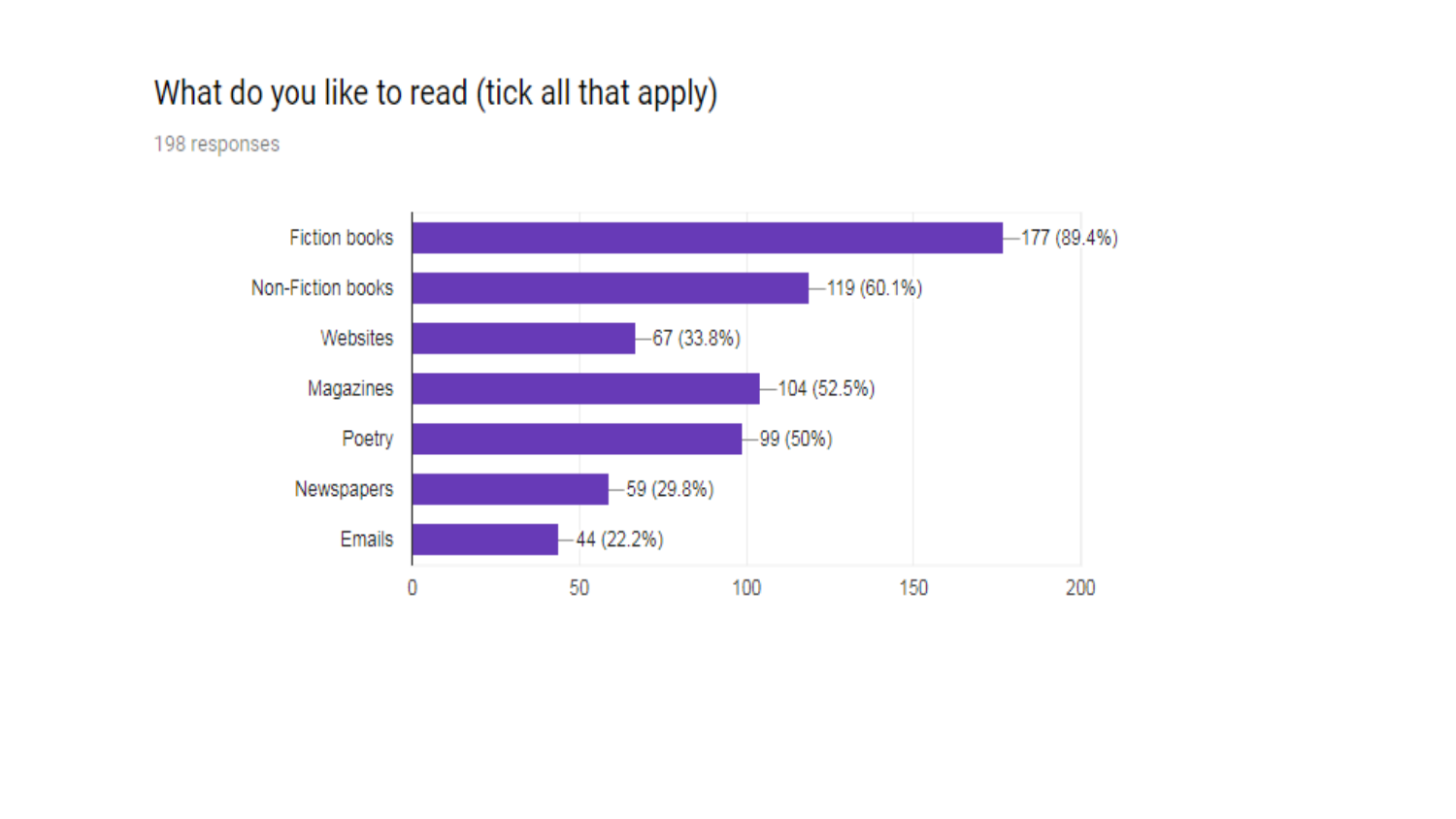### What do we need to be able to read?

You have to have a really strong understanding of your phonics so you can sound out the word if you did not know how to pronounce it before. You should also get your parents to listen to you read because they can give you tips what you can improve on. Maybe you could even listen to them read.

We need an engaging book.

An open mind and a dose of creativity.

A nice atmosphere is necessary if you want to read. You need a place that it comfy, and you need to either be alone, or with people we know.





Books that apply challenges and vary your book choices

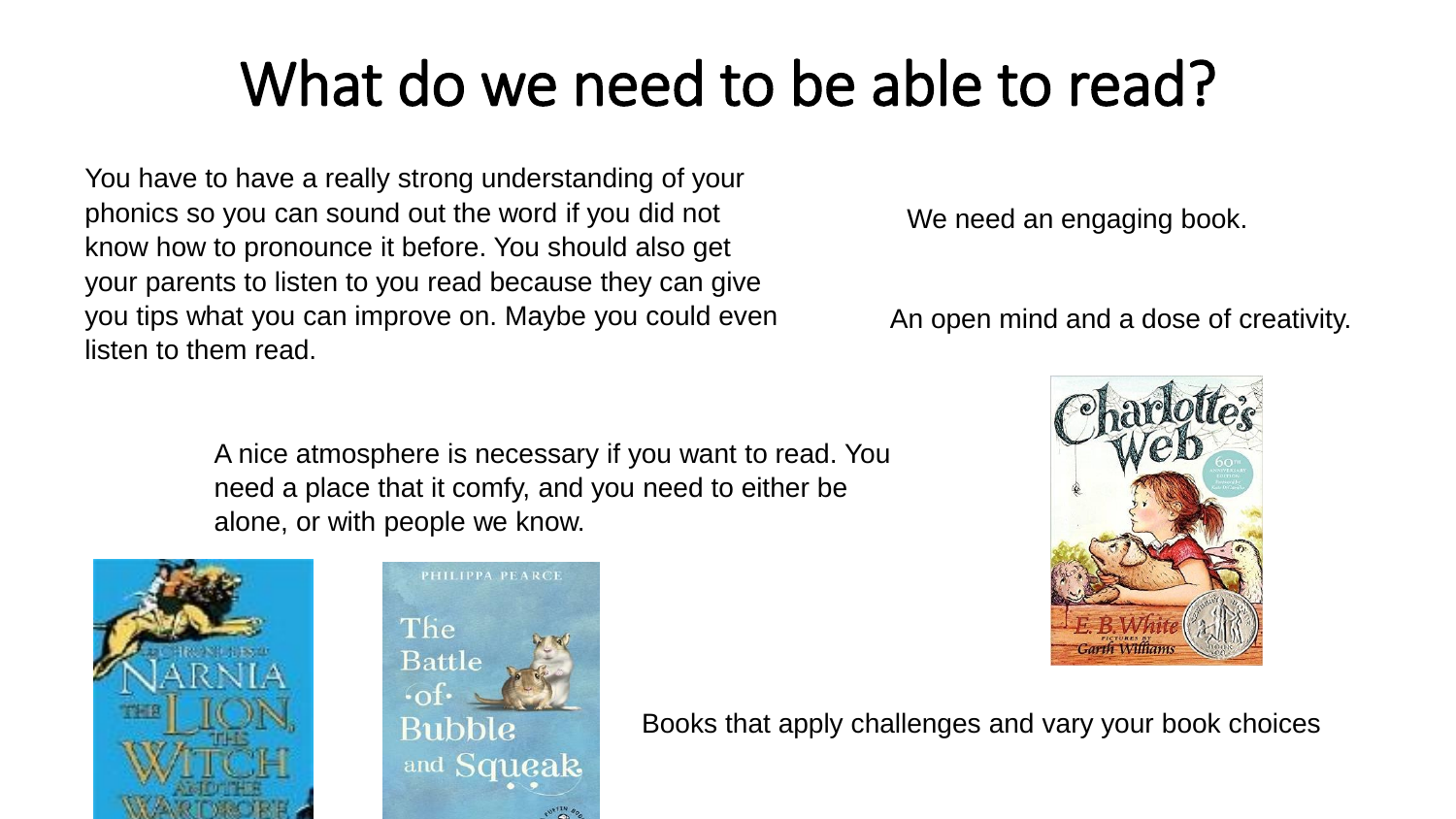

# What does a good reader do?

Is able to switch off and allow themselves to be fully engrossed by a story.

Make sure you find a quiet area to read in so your focus is just on reading.

> A good reader reads every day and uses really interesting information, or interesting words in their writing.



A good reader never gives up.

Try to find new books and try to challenge themselves.

A good reader reads a lot and reads text that is challenging for them and they look up words that they don't know the meaning of.

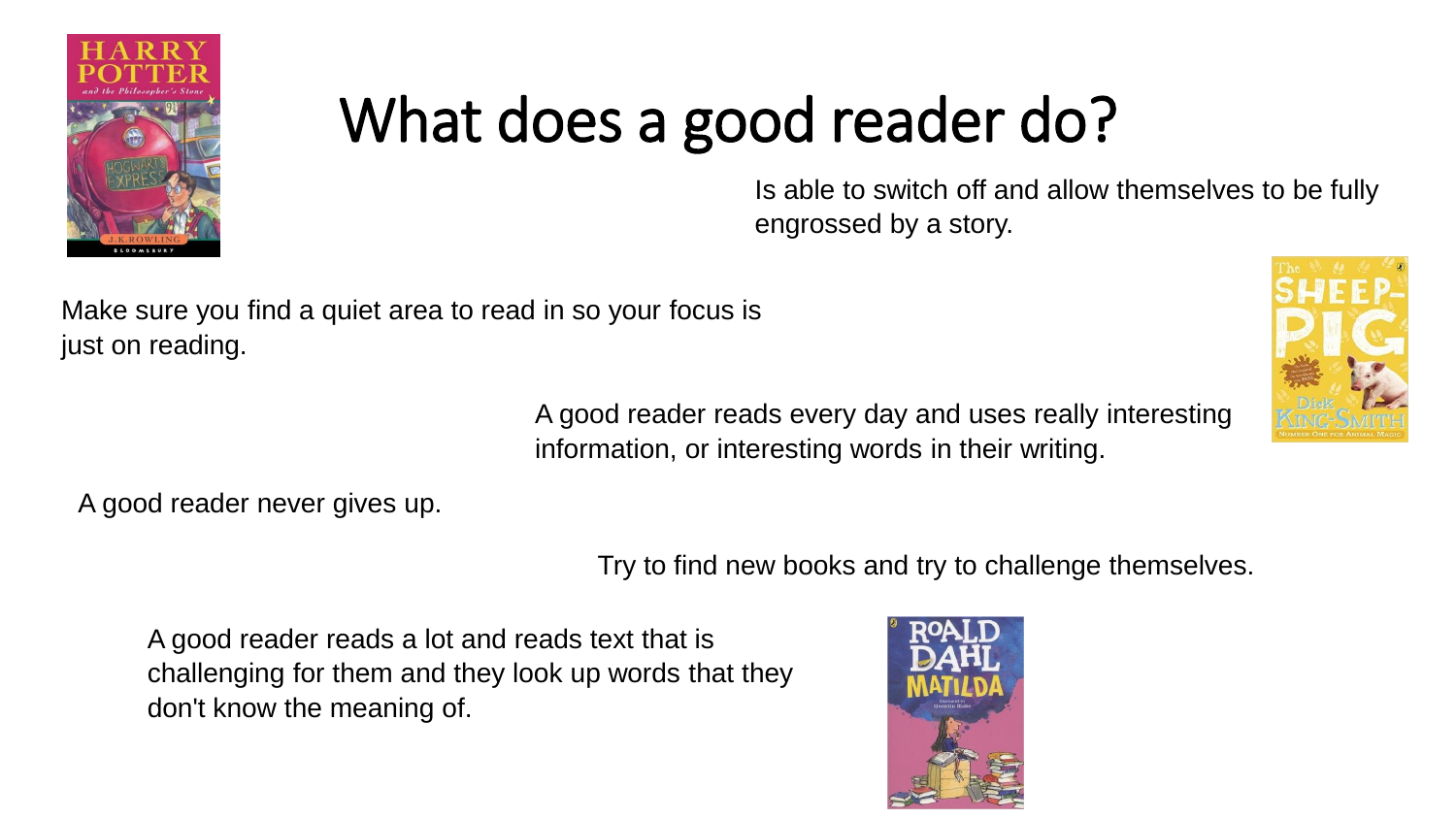### What would make/makes you want to read more?



Funny books.



What makes me read more is books that I get interested in and would never want to stop.

What makes me want to read more is the intensity of the book so that it grips me from the first chapter.

The book is so interesting that you can't put it down.

Friends who tell you about lots of books.

My mum read me some books and I really liked them so I tried to read them on my own and I could read them.

A good story.





**NINA BAWDEN**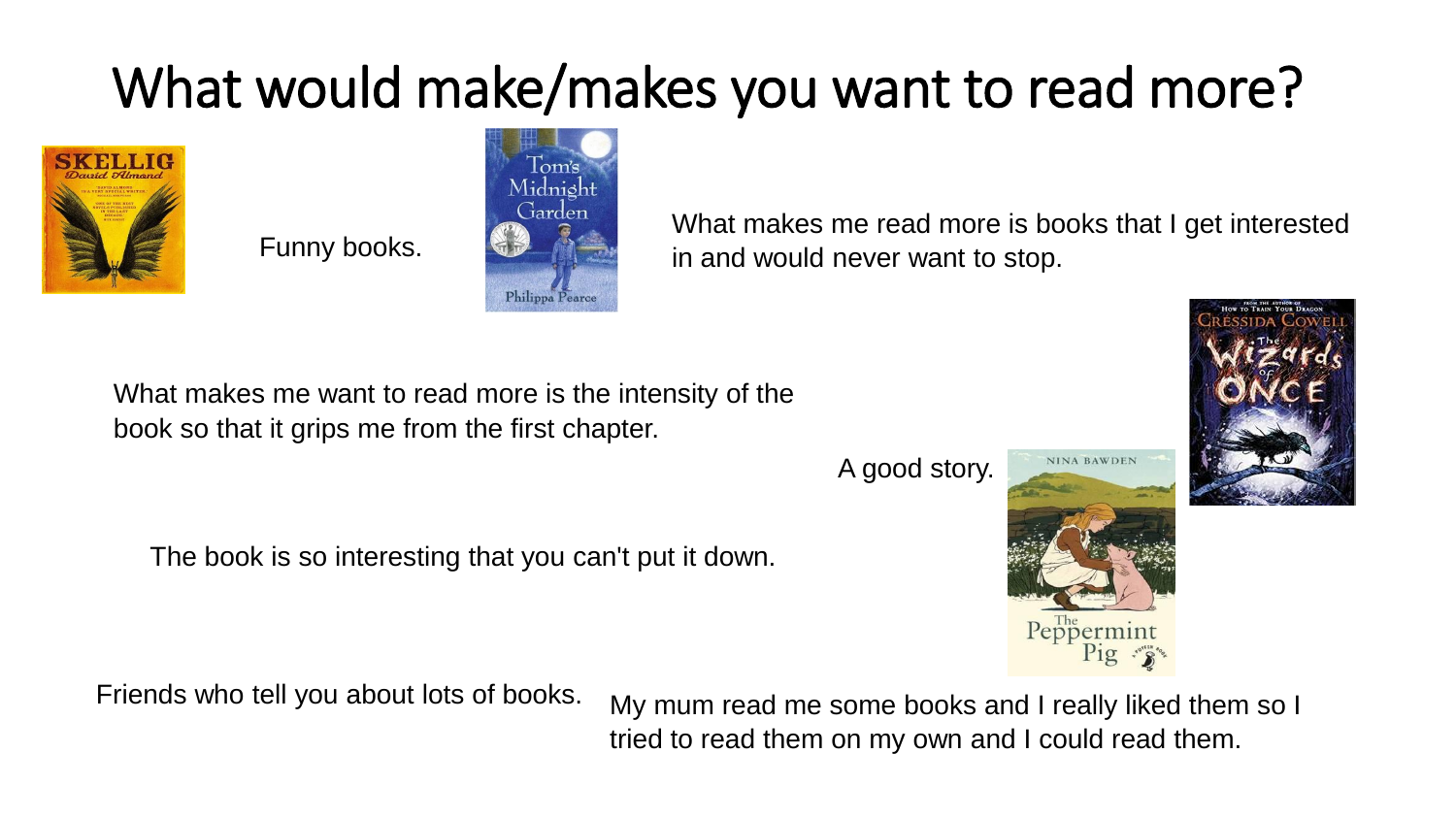### Has anything at school helped you read more? Why?

The book bingo I don't really have a reason but it just inspires me to read.

Having lots of books at school.

The thing that helped me read more is going to the library and picking out books I would really enjoy.

Creating book bingo cards has helped me to read more because we all had to choose books that we have to read and I really enjoyed making them so I made another one and kept on finishing over again and then I had loads of books to read and it keeps me reading a lot.

Book week because it introduces a variety of books.

After lunch we read for twenty minutes. This helps me get better at reading as I get a chance to read more.

Something at school that has helped me read more is the Book Bingo scheme. This is because it gives you certain books to read, that you might not have read before, but you find that you enjoy it. It gives you the chance to try new books, and recommend them to others.

Well I read a lot already but in the begin of Year 5 none of us were that enthusiastic about reading but now everyone wants to read every minute and every second and Miss Henderson has to tell us to put our books away but it's so hard to as I said on the 'What would make/makes you want to read more. And I always try to encourage people to read because it really show in your writing.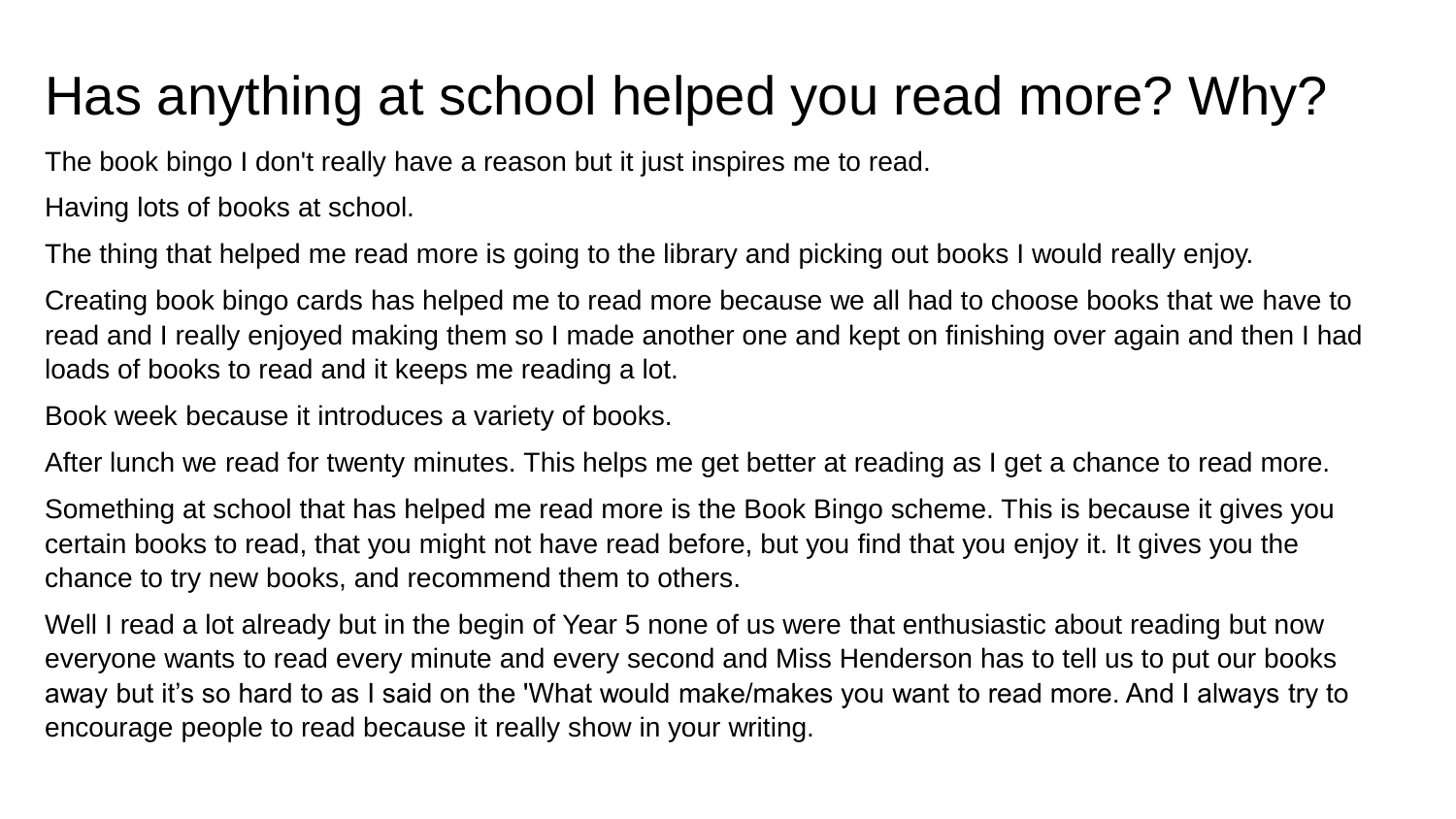### What reading do you do at home?

I read with my mum

Independent reading

I read to my parents sometimes and read to myself in a comfy place.

I read almost every night at home for at least half an hour and me or my parents record it in my reading record.

I read my book every day.

I read with my family

Reading before going to sleep/on the tube

In the evening in my head and also in the morning when I am passing time when I am in bed.

Most of the time independently and sometimes with a parent.

At home, I either read books that I also read at school, but sometimes I also read the fun books, which might not be too challenging. I sometimes read comic books, or diaries with pictures.

I do reading every night before I go to bed, and in the morning, if I wake up early enough.

I read with my mum and with my sister.

I read my school books and I read newspapers when my dad comes back from work.